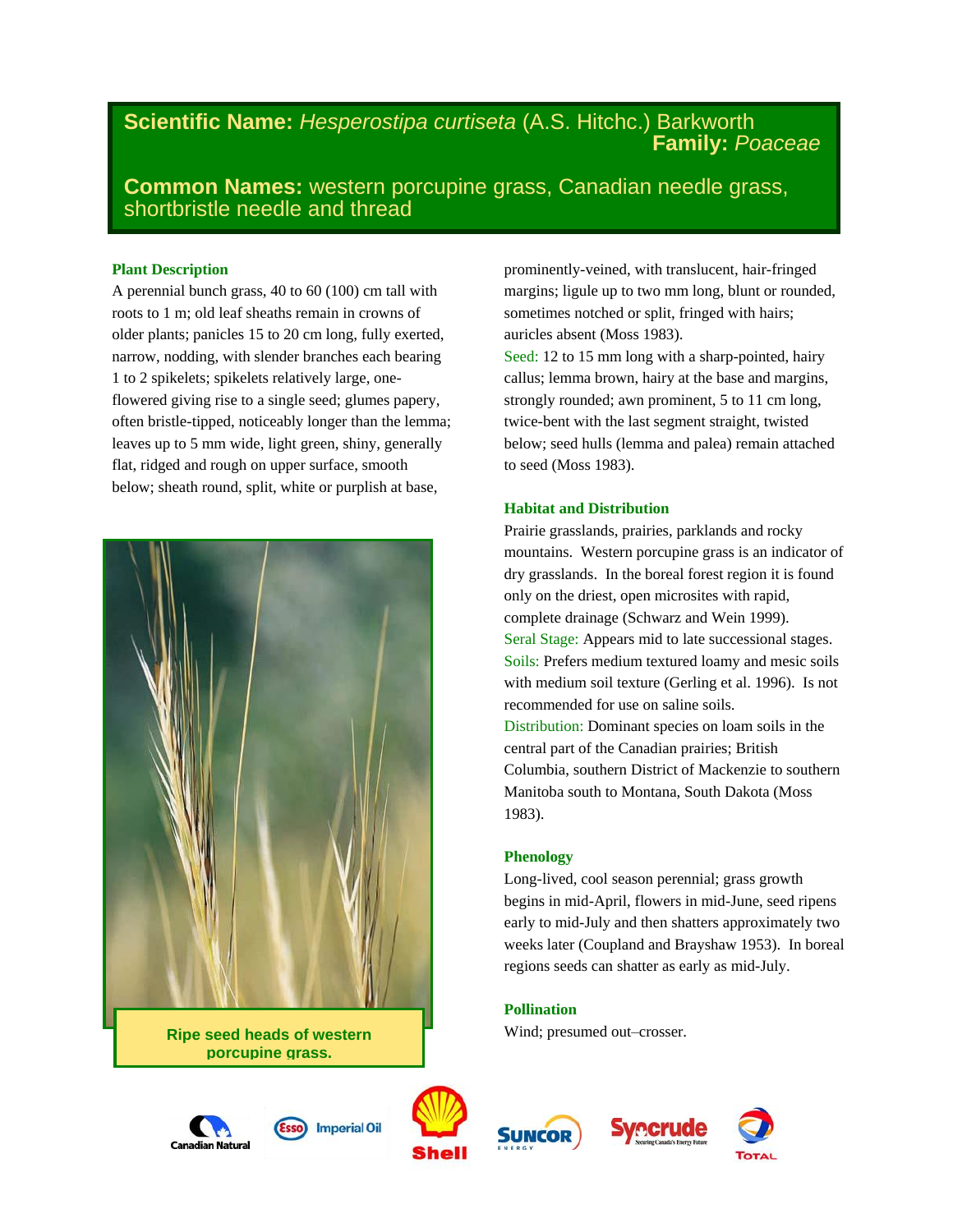### **Seed Dispersal**

No literature found.

### **Genetics**

2n=46 (Moss 1983).



#### **Seed Processing**

Collection: Although seeds can be harvested by hand, hand held strippers can be used in large stands. Do not store seed in cotton or burlap bags as awns will become entangled in the cloth.

Seed Weight: Seed weights can vary depending on growing areas. Smreciu et al. (2006) report 12.5 g/1,000 seeds average from seeds harvested in northeastern Alberta whereas Pahl and Smreciu (1999) measured 5 to 6 g/1,000 seeds.





**Imperial Oil** 

Fruit/Seed by Weight: 178,000 seeds/kg in southern and central Alberta (Pahl and Smreciu 1999). Harvest Dates: Mid July in north-eastern Alberta (Smreciu et al. 2006).

Cleaning: Seeds need to be debearded and this is best done at lower seed moistures. Seed screen can be used to clean seeds from chaff (top screen 4/64 x ½ slotted; bottom screen 6 x 24 mesh) (Pahl and Smreciu 1999).

Storage Behaviour: Likely Orthodox, seeds can be dried, without damage, to low moisture contents; longevity increases with reductions in both moisture content and temperature (Royal Botanic Gardens Kew 2008).

Storage: 100% viability following drying to 15% moisture content and freezing for 4 months at 20°C (Royal Botanic Gardens Kew 2008). Longevity: Unknown.

#### **Propagation**

Natural Regeneration: Rhizomes or seeds (Gerling et al. 1996).

Germination: 19% after 30 days using fresh seeds, and 39% after 30 days using one-year-old seeds (Smreciu et al. 2006); 45% in 6 to 14 days if stratified; 52% in 6 to 14 days given a gibberelic acid treatment after piercing seeds (Pahl and Smreciu 1999).

Pre-treatment: Four weeks cold stratification (2 to 4°C) or GA treatment of pierced seeds.

Seeding Depth: 2 to 4 cm (Pahl and Smreciu 1999); 3 to 6 cm (Weaver 1931).

Seed Rate: In cultivation, 100 to 164 seeds/linear m of row.

Vegetative Propagation: Spring burning stimulates reproductive performance, but fall fires reduce cover and seed production (Bailey and Anderson 1978).

## **Aboriginal/Food Uses**

Stiff ends used to make hair brushes (Walkup 1991).

#### **Wildlife/Forage Usage**

Wildlife: Good forage value for ungulates (Tannas 1997).





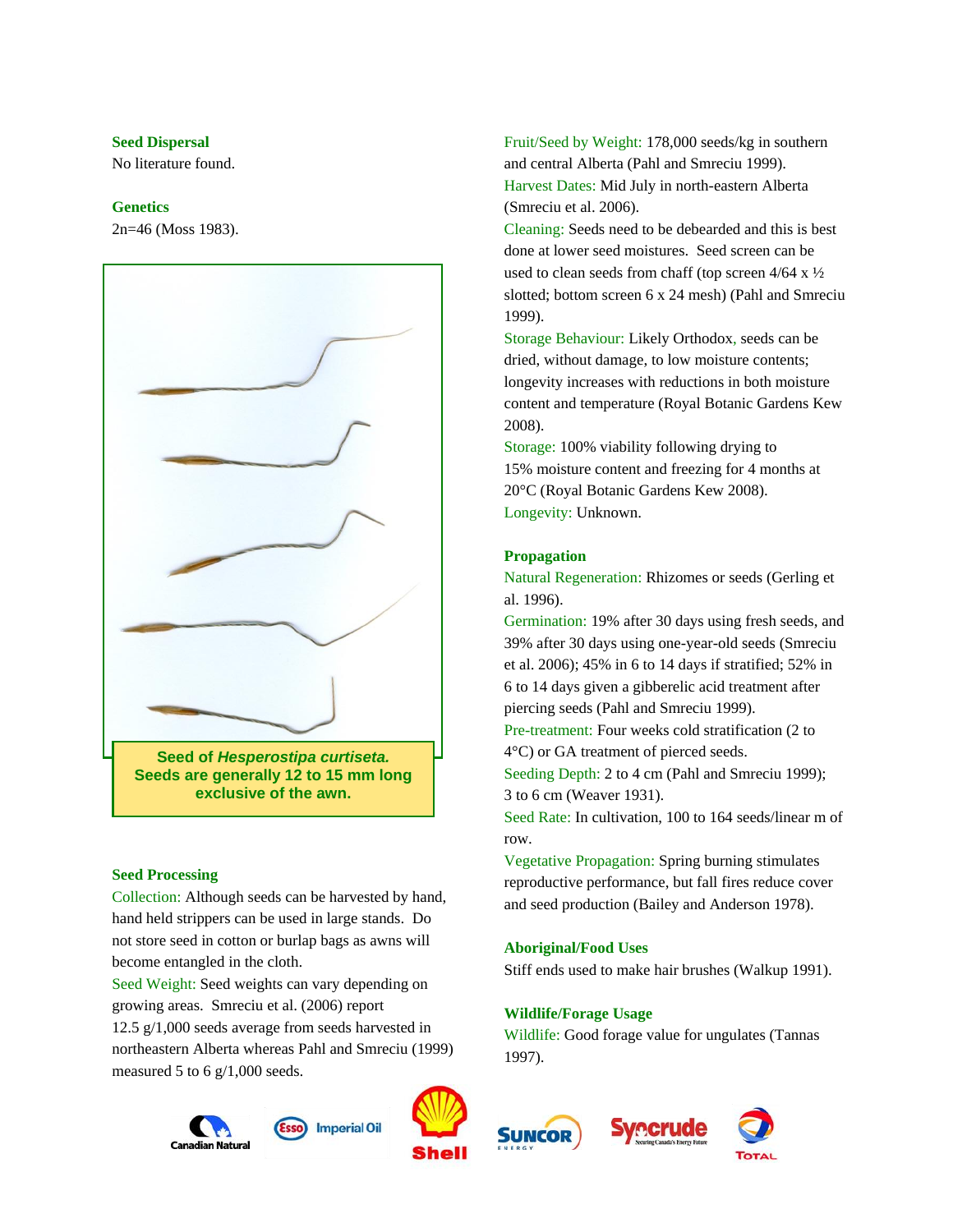Livestock: Low to good forage value (Gerling et al. 1996). Good palatability. Mature seed can cause irritation in the mouths and gums of domestic livestock, for this reason they avoid grazing the plant once the seeds have been produced (Tannas 1997). Considered one of the most important native forages in Canada's mixed prairies (Coupland and Brayshaw 1953).

Grazing Response: Canadian needle grass is a decreaser (Gerling et al. 1996, Saskatchewan Forage Council 2007).

### **Commercial Resources**

Availability: Limited quantities of seeds are occasionally available in Alberta. Cultivars: None known.

### **Notes**

Synonym – *Stipa spartea* (Walkup 1991). *Hesperostipa curtiseta* is a moderately competitive plant and grows well under *Elaeagnus commutata*  (Nernberg and Dale 1997).

### **Photo Credits**

Photo 1: Colin Stone (Alberta Agriculture) used with permission from "Northern Range Plants Alberta Agriculture, Food and Rural Development Home Study Program, Copyright 2000". Photo 2: Wild Rose Consulting, Inc.

#### **References**

Bailey, A.W. and M.L. Anderson, 1978. Prescribed burning of a Festuca-Stipa grassland. Journal of Range Management 31: 446-449.

Coupland, R.T. and T.C. Brayshaw, 1953. The fescue grassland in Saskatchewan. Ecology 34: 386- 405.

Gerling, H.S., M.G. Willoughby, A. Schoepf, K.E. Tannas and C.A Tannas, 1996. A Guide to Using Native Plants on Disturbed Lands. Alberta Agriculture, Food and Rural Development and

Alberta Environmental Protection, Edmonton, Alberta. 247 pp.

Moss, E.H., 1983. Flora of Alberta. A manual of flowering plants, conifers, ferns, and fern allies found growing without cultivation in the province of Alberta, Canada. 2nd edition. University of Toronto Press, Toronto Ontario. p. 116.

Nernberg, D. and M.R.T. Dale, 1997. Competition of five native prairie grasses with *Bromus inermis* under three moisture regimes. Canadian Journal of Botany 75: 2140-2145.

Pahl, M. and A. Smreciu, 1999. Growing native plants of western Canada: common grasses and wildflowers. Alberta Agriculture, Food and Rural Development and Alberta Research Council. 118 pp.

Royal Botanic Gardens Kew, 2008. *Stipa curtiseta* (Hitchc.) Barkworth. Seed Information Database. [http://data.kew.org/sid/SidServlet?ID=37967&Num=](http://data.kew.org/sid/SidServlet?ID=37967&Num=04d) [04d](http://data.kew.org/sid/SidServlet?ID=37967&Num=04d) [Last accessed June 14, 2013].

Saskatchewan Forage Council, 2007. Dryland Forage Species Adaptation. <http://www.saskforage.ca/sfc/low/forage.swf> [Last accessed August 12 2013].

Schwartz, A. and R. Wein, 1999. Dry grasslands in Wood Buffalo National Park: Reply. Canadian Journal of Botany 77(7): 918-921.

Smreciu, A., M. Pahl, K. Gould and M. Fung, 2006. Native plants for revegetation: Propagation and establishment of plants significant to local aboriginal communities. 39 pp.

Tannas, K., 1997. Common plants of the western rangelands. Volume 1 – Grasses, grass-like species, trees and shrubs. Lethbridge Community College, Lethbridge, Alberta. 311 pp.

recrude